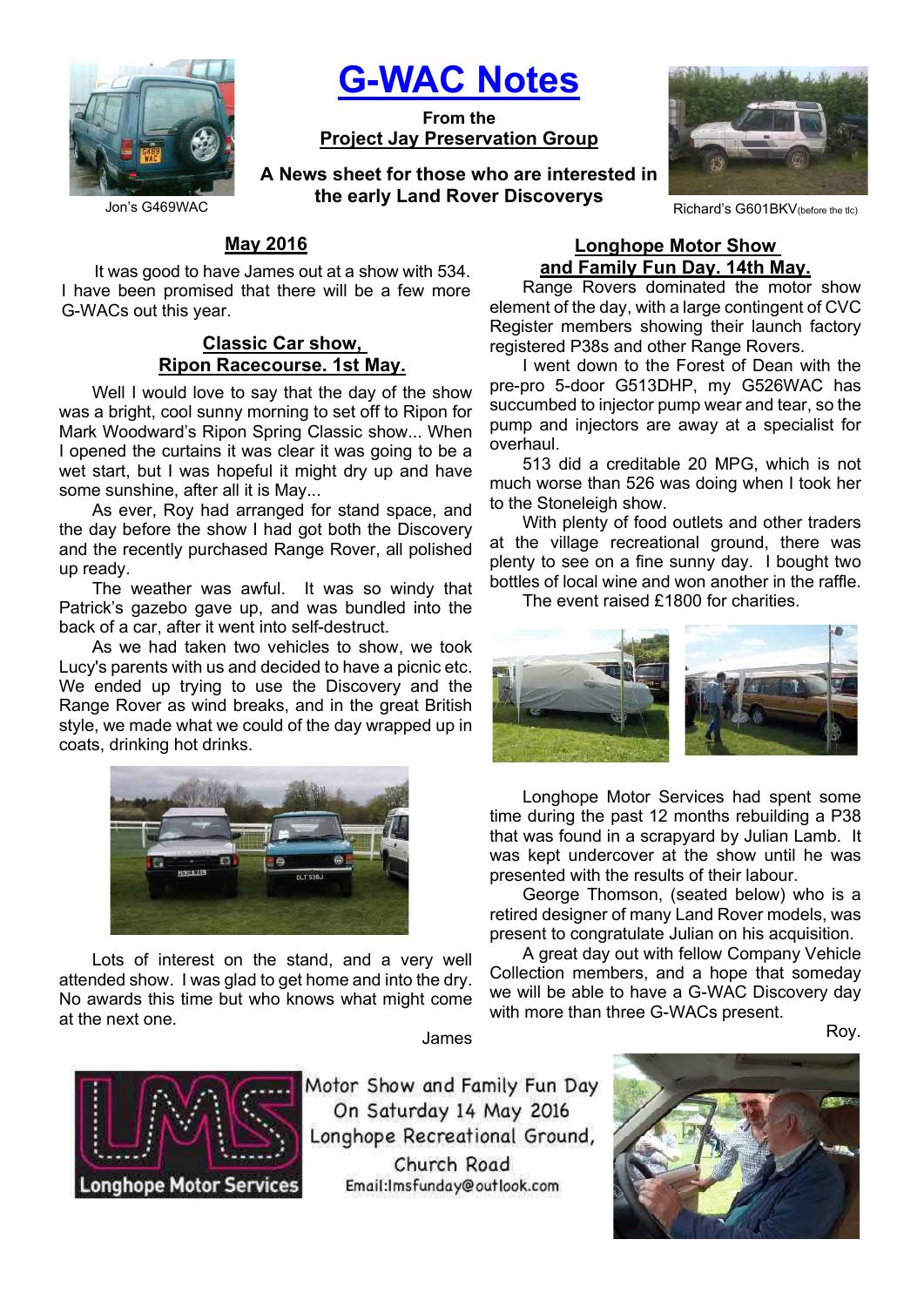## G272 WDL, a RHD 1989 3-door carburetor V8 Discovery in Mistral Blue!

Purchased after about a 6-month search online for an early Discovery to form part of my small Land Rover collection. I have a 1950 Series 1 80", a 1960 Series 2 hard top and a 1971 Suffix A Range Rover, all restored, and have just sold my late Series 2A.

So I was looking for another project and have for a while thought that an early 2-door Discovery would be a nice addition to the line-up, particularly as they are relatively undervalued at present and having owned an L registration 2-door back in the early 2000's!

I spotted G272 WDL on Car and Classic, for sale in Canvey Island. She didn't look much in the photos



but upon arrival I was very pleased to see that she retained the original Sonar Blue interior in very good condition, and apart from the addition of numerous stickers (including the ubiquitous "One Life - Live It" stickers!), was largely original and unmolested.

A quick poke around confirmed no terminal rot, and clearly had been well looked after for the majority of her life, and a deal was done.

When home, I started doing a little research in to these early cars (I knew very little until I read all of the G-WAC Notes!) They proved to be a gold mine of information, and confirmed that G272 WDL was indeed a very early car. With the smooth rear door handle, bonnet pull on the drivers' side, no dash vents, and even still retains the centre console handbag with the earlier type horizontal securing strap holes

and the blue piping, which was lovely to have confirmed as an early 'launch' bag.

The bonus was finding the original manual in the base of the bag, sadly missing its fabric cover, but present nonetheless.

Removing the very tired plastic wheel cover trim off the spare also revealed another nice surprise - the original Goodyear Wrangler tyre and its original early silver plastic spare wheel trim with the early "Discovery" sticker across the centre.

Registered on 23/11/1989, chassis number GA395597 and very early engine number 27G00053B. I have received my Heritage Certificate back from the BMIHT, confirming the car was built on 4th September 1989, and dispatched to Julians of Reading on 30th October 1989. As the dispatch date to the dealer was pre-press launch, I am guessing that she was sent as a demonstrator at Julians as they were a large dealer in the area at the time.



The car was on a SORN when I bought her but the MOT had only recently run out. I took her down to my local 'Land Rover friendly' MOT centre, where she failed on a few relatively minor items. A new steering box, steering damper, body mount and a few bulbs and bushes replaced and she has an MOT. So I can at least keep her running around whilst I continue with the rest of the work required to get her back in to shape again.

A happy few hours was spent with the heat gun last weekend removing all the stickers. A closer inspection of the body has confirmed that it is basically sound, but there are several areas of rot that need dealing with (top of rear door frame/roof, top of roof above windscreen etc.) so when funds and time allow I will cut out the rot and prep her for a full respray, as too much of the paint is too poor to just blow these repair areas in I

In the meantime, I managed to source a set of good Dunlop steel wheels from the last Newbury Sortout to replace the current Range Rover alloys. A friend is shot blasting and powder coating them at the moment. I have even managed to find a matching set of sound and unperished Goodyear Wranglers for the wheels when they are done which I am very pleased about.!

The engine runs like a sewing machine and catches immediately with the correct application of choke. She came with a nearly new full "SS" stainless steel exhaust fitted, including tubular headers. Sadly, the smooth mechanical tune of the V8 is spoiled by a permanently switched Kenlowe fan at present, so I will be removing that and re-fitting a viscous unit again when I have sourced one.!



I have just had a new front registration plate made as well, using Dave from DMB Graphics to produce a pre-2001 font plate, in keeping with the car's original rear square plate.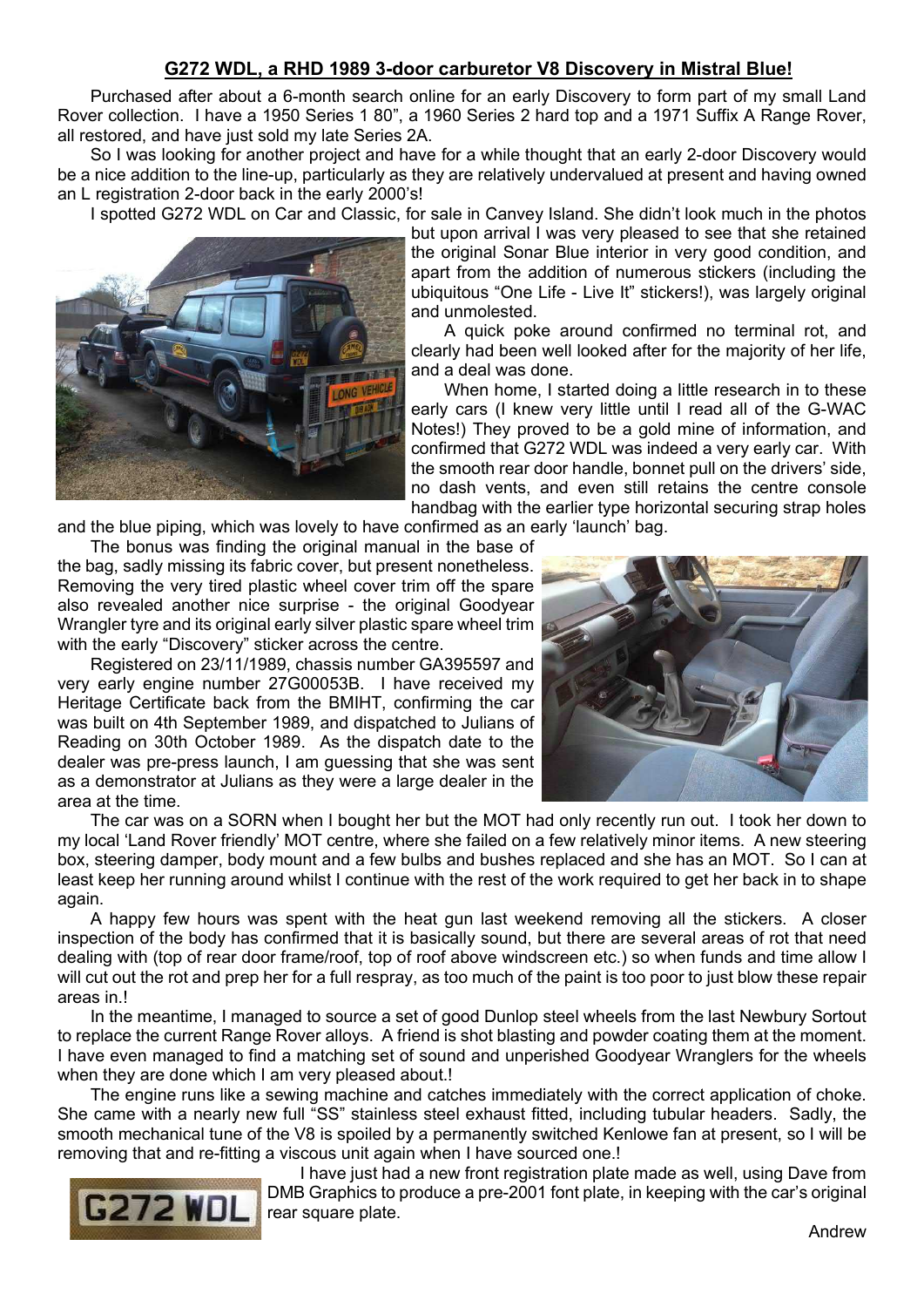# Show dates 2016

| <b>June</b>                   |                                                                            |                                                                   |
|-------------------------------|----------------------------------------------------------------------------|-------------------------------------------------------------------|
| 4th-5th                       | <b>Malvern Land Rover Show</b>                                             | Three Counties Showground, Worcestershire. WR13 6NW               |
| 4th-5th                       | Classic Car Spectacular.                                                   | Tatton Park, Cheshire, WA16 6QN                                   |
| 19th                          | Charity Classic Vehicle Show. Lions.                                       | Grasmere, Cumbria.LA22 9SJ                                        |
| 25th-26th                     | <b>Heritage Land Rover Show</b>                                            | Gaydon                                                            |
| <u>July</u>                   |                                                                            |                                                                   |
| 2nd-3rd                       | Scottish Land Rover Show                                                   | Edinburgh.                                                        |
| 3rd                           | Leighton Hall Classic Cars & Bike Show.                                    | Carnforth, Lancashire. LA5 9ST                                    |
| 16th-17th                     | Ackworth Steam Rally.                                                      | South Yorkshire. WF7 7ET.                                         |
| 24th                          | Ripon Old Cars Classic Show                                                | <b>Ripon Racecourse</b>                                           |
| 29th-30th<br>31st             | <b>Billing Land Rover Fest,</b><br>Lytham Hall Classic Car and Bike Show.  | Billing, Northamptonshire. NN3 9DA<br>Lancashire. FY8 4JX         |
|                               |                                                                            |                                                                   |
| <b>August</b>                 |                                                                            |                                                                   |
| 7th                           | Trans Pennine Run from Manchester to Harrogate.                            |                                                                   |
| 14 <sub>th</sub><br>20th-21st | Raby Castle Classic Vehicle Show<br>"Passion for Power" Classic Motor Show | Staindrop, Co. Durham. DL2 3AH<br>Tatton Park. Cheshire. WA16 6QN |
| 28th                          | <b>Classic Car &amp; Bike Show</b>                                         | Ripon Racecourse. HG4 1UG                                         |
|                               |                                                                            |                                                                   |
| <b>September</b>              |                                                                            |                                                                   |
| 17th-18th<br>25th             | Peterborough Land Rover Show<br>Ripon 4x4 & Vintage Spares Day.            | Ripon Racecourse. HG4 1UG.                                        |
|                               |                                                                            |                                                                   |
| <b>October</b>                |                                                                            |                                                                   |
| 2 <sub>nd</sub>               | London To Brighton Land Rover Run.                                         |                                                                   |
| 15th-16th                     | Discovery Birthday Party                                                   | Plymouth Hoe                                                      |
| <b>November</b>               |                                                                            |                                                                   |
| 11th- 13th                    | <b>Classic Motor Show NEC</b>                                              |                                                                   |

# Jon Chester, of Bowler Motorsport

Jon wrote an article for Car Magazine about his thoughts on 'The top 3 must-have Land Rovers' About the Discovery, he pointed out to the readers that the Discovery Series I is a real classic car.



## He remarked

"Is this a good idea? Definitely. This is the grandfather of the **modern SUV** and is now on the verge of classic status. It's a practical, genre-defining vehicle that offers 95% of the ability of a Defender at less than half the cost, with double the comfort. Values of the remaining good ones will rise sharply in the future. Savvy buyers are snapping up G and H registration examples, and early three-door V8s are ideal for restoring"



Jon has prepared himself for the future by owning G469WAC and G490WAC.

================================================================================================== PETER JAMES INSURANCE.

772, Hagley Road West, Oldbury, West Midlands. B68 0PJ. Telephone: 0121 506 6040. www.peterjamesinsurance.co.uk



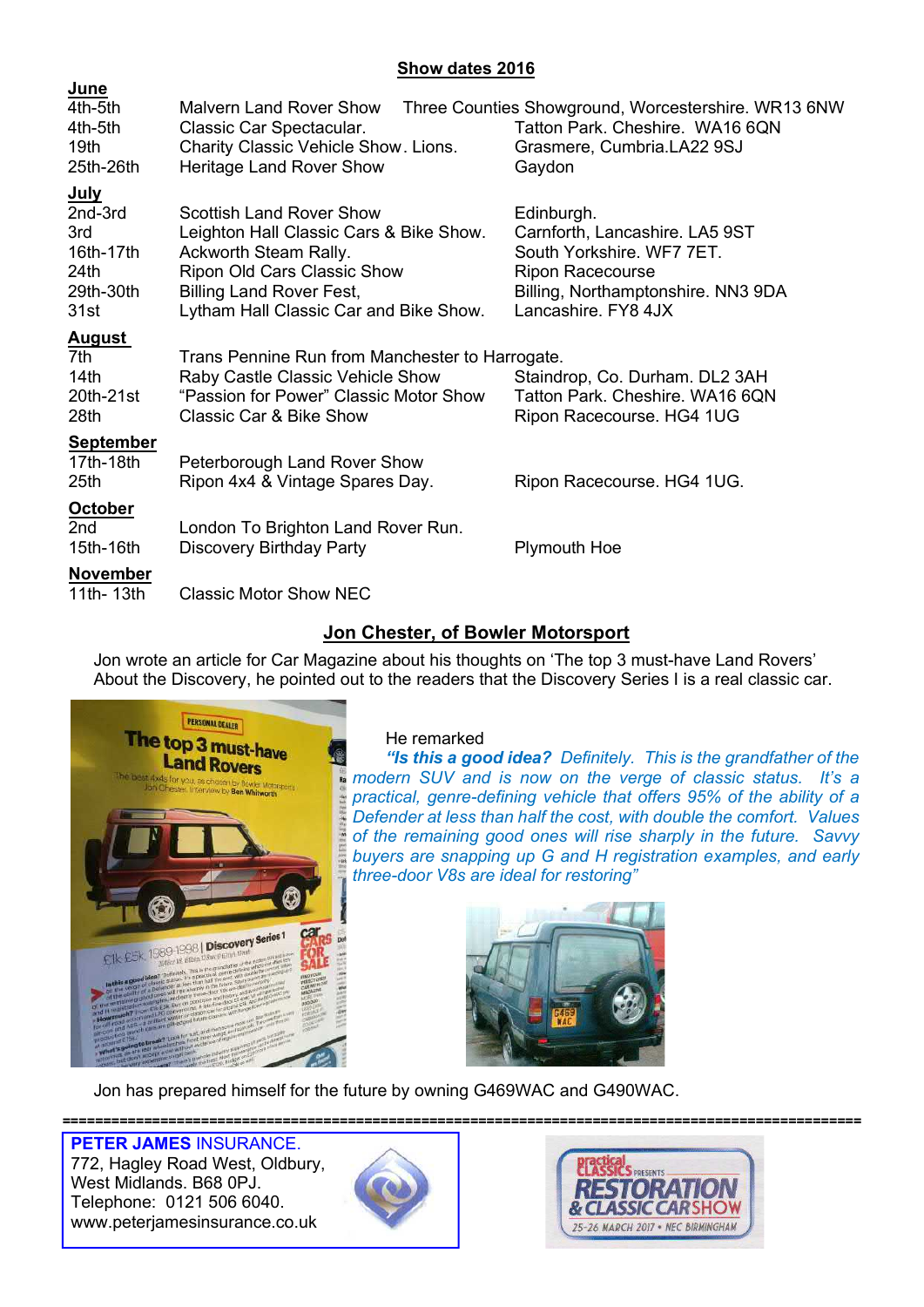### Alpine windows on G534WAC.

After waiting long enough and putting it off, and seeing the terrible state they were in, I finally decided to have a go at replacing the Alpine window seals on 534. I could see how much water passed through them when washing the car after its winter sleep

I purchased the seals and removed the driver's side first. Getting the old ones out was easy and took no longer that 10 minutes. But two hours later, some plasters and a few curse words, vast quantities of washing up liquid, countless cups of tea, the window was back in with its new seal.

I spoke with Roy about the task, and he advised buying a weather strip tool. After a look on eBay I found one at £20 including delivery. It looked brilliant, so encouraged by the thought of an easy job, I started on the passenger's side. As before, in less than 10 minutes the window was out and I was getting the new seal ready to go in.



This time, instead of washing up liquid, I tried using baby oil and a syringe (one of the hundreds I have from the countless bottles of Calpol that we have purchased with having two children) the baby oil did lubricate better, but also made handling the glass lethal as I almost dropped it twice (I actually think the neighbours had come out to watch this time, as some sort of comedy sketch, perhaps it was funnier than that afternoons episode of Jeremy Kyle).

This time, one hour later, no cut fingers, some curse words and two cups of tea, it was in.

The use of the new tool definitely improved the change time, but it was not much easier let me tell you.

The corners where hardest, and for the last two inches I resorted to the previous technique of the screw driver. I still have to do the boot windows, but I am trying to syke myself up for It, and possibly might leave it for a show, for something to do of an afternoon. James



### Hutton-in-the-Forest Show. 29th May.

The Mark Woodward 'Cars in the Park' show at the country house, is a very pleasant place to rest in the sun and take your picnic from the boot of the car.

A Grade I listed country house in Skelton, in the historic county of Cumberland, which now is part of the modern county of Cumbria. It has belonged to the Fletcher-Vane family, latterly the Barons Inglewood, since 1605.

With G526WAC being out of service just now, (a report about the problem next month) I took the pre-pro 5-door, G513DHP, for the run up to the Lakes. There is still a lot of road widening on the A1, so a steady speed of 50 MPH did help a lot with the fuel consumption of the V8i.



The commentator at the show is very knowledgeable of all the models that are shown at these local car shows, and has a good knowledge of the early Discoverys.

When it was time for 513 to be displayed in the arena, he took some time to describe her to the visitors, and gave me a few minutes of air time.



The judging of all the cars that had been entered in the arena was complete by 3.30 pm, with the winner being a stunning Jaguar XJS. Roy.